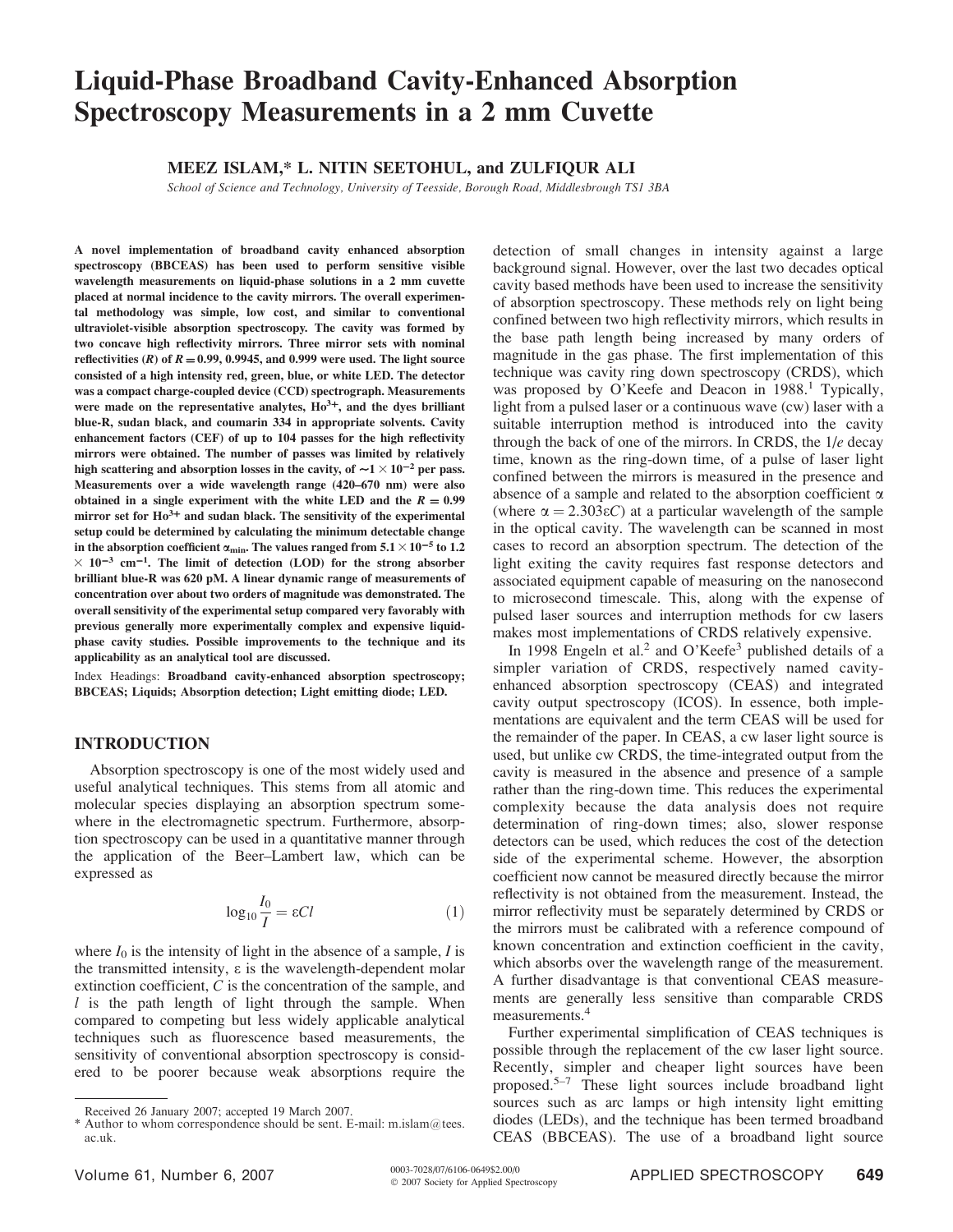typically requires the use of a multiplex detector such as a charge-coupled device (CCD) spectrograph or a Fourier transform instrument. This provides the advantage of multiplex spectroscopy because the entire absorption spectrum is recorded in a single measurement, while conventional CEAS requires scanning of the cw laser light source across a wavelength range to obtain the absorption spectrum. A potential disadvantage exists in that the wavelength resolution for the absorption spectrum is determined by the resolution of the multiplex detector and in most cases is significantly lower than that of conventional CEAS where the wavelength resolution is determined by the linewidth of the cw laser source. Thus, for high-resolution gas-phase measurements BBCEAS would not appear to be suitable.

Optical cavity based studies are now a relatively mature experimental field, as evidenced by the number of reviews of CRDS and CEAS. $8-14$  Recent trends in the field appear to be heading in disparate directions. New variants on CEAS such as noise-immune cavity-enhanced optical heterodyne spectroscopy (NICE-OHMS)<sup>15</sup> and optical feedback CEAS<sup>16</sup> have increased the sensitivity of the technique at the expense of cost and experimental simplicity. Other techniques, such as BBCEAS, fiber loop ring-down spectroscopy (FLRDS),<sup>17</sup> and phase shift fiber loop ring-down spectroscopy (PS-FLRDS),<sup>18</sup> have sacrificed ultimate sensitivity for experimental simplicity, low cost, and applicability to other phases.

Cavity ringdown spectroscopy and CEAS have principally been used for the detection of gases having narrow absorption features. More recently there has been increasing interest in applying these techniques to the analysis of liquids, in which most absorption features are relatively broad  $(>10$  nm line width). Also, in practice, the number of species available for study in the liquid-phase is far greater than those in the gas phase. Consequently, the application of CRDS and CEAS to the liquid phase makes the techniques much more widely applicable analytical tools. Xu et al.<sup>19</sup> provided the first demonstration of liquid-phase CRDS using a quartz cuvette filled with fractional mixtures of benzene in hexane and the detection of the fifth overtone CH stretch in benzene at  $\sim 607$ nm. The cuvette was placed at Brewster's angle to minimize reflection losses from *p*-polarized laser light. A small number of other liquid-phase studies have been reported to date. These are mainly CRDS based and involved either a cuvette in a cavity<sup>20,21</sup> or a cell in which the mirrors are in direct contact with the liquid sample.<sup>22,23</sup> A few studies have applied liquidphase CRDS to high-performance liquid chromatography (HPLC) systems.<sup>24-27</sup> Currently, only two studies using CEAS for liquid-phase measurements have been reported. Fielder et al.<sup>28</sup> made cuvette based measurements at normal angles of incidence using BBCEAS in a modified conventional double beam ultraviolet (UV)-visible spectrometer. The absorption studied was the fifth overtone of the CH stretch in benzene at  $\sim$  607 nm. Recently, McGarvey et al.<sup>29</sup> reported CEAS measurements on the biomolecule bacteriochlorophyll  $a$  made at 783 nm using a Titanium: Sapphire laser system locked to a cavity resonance and high reflectivity mirrors in direct contact with the liquid sample. One drawback of liquid-phase studies is that the losses due to scattering and or absorption by the solvent and the cuvette windows can be significant and can reduce the number of passes compared to gas-phase measurements. However, through the use of high reflectivity mirrors, careful choice of solvents, and reduction of scatter from cuvette

surfaces, greater than 1000 passes have been demonstrated for liquid-phase CRDS studies<sup> $22-27$ </sup> and also recently for CEAS measurements.<sup>29</sup>

At first glance, BBCEAS would appear to be a less than ideal method for the study of liquids. The inability to measure the absorption coefficient directly as well as the significantly lower wavelength resolution would appear to be disadvantages. However, for liquids most absorption features are relatively broad and easily resolvable with a standard spectrograph. Although the absorption coefficient cannot be measured directly, a calibration with a reference compound can be performed relatively simply. Advantages of using BBCEAS for liquid-phase measurements include experimental simplicity and lower cost. The light source is a lamp or high intensity LED rather than a laser, and also, expensive fast detection equipment is not needed. Multiplex detectors such as CCD spectrographs are now available at low cost. The use of multiplex detection means that in principle several species can be detected simultaneously. There is also a similarity in the methodology for making an absorption measurement to conventional UV-visible spectroscopy. Another advantage over liquid-phase CRDS occurs when using short sample path lengths. For CRDS measurements, short sample path lengths, associated with using cuvettes, would typically require picosecond laser sources and nanosecond timescale detection or an increase of the path length between the cavity mirrors to lengthen the ringdown time. For BBCEAS, because a ringdown time is not measured, the experimental difficulty does not increase for a short sample path length.

The aim of this study was to investigate an experimentally simple, low-cost implementation of liquid-phase BBCEAS in a 2 mm quartz cuvette and study a number of representative analytes over a range of wavelengths in the visible part of the spectrum. This work further makes a comparison of the sensitivity of the technique with previous more experimentally complex and expensive liquid-phase cavity-based studies.

# **EXPERIMENTAL**

The experimental setup for liquid-phase BBCEAS consisted of three major components: the broadband light source, the cavity, and the multiplex detector.

Broadband Light Source. The first BBCEAS study carried out by Fielder et al.<sup>5</sup> used a custom built Xenon arc lamp as the light source. This had the advantage of high spectral radiance  $(18 \text{ W cm}^{-2} \text{ nm}^{-1} \text{ sr}^{-1}$  at 400 nm), but similar commercial lamps are relatively expensive. Recently, high intensity LEDs have become available. Although significantly less powerful than a Xenon arc lamp, these are available at a range of visible wavelengths with power outputs greater than 200 mW, low power consumption, long lifetimes, and very low cost. It was decided to use these as the broadband light source for liquidphase experiments, although during the course of this study Ball et al.<sup>6</sup> published their study on gas-phase BBCEAS also using high intensity LEDs. The LEDs used for this study were from the 'O star' range of Luxeon 1 W devices (Lumileds, San Jose, CA). These were supplied with an integral collimator that reduced the divergence of the output to  $\sim$ 10 degrees. The central emission wavelength of the red, green, and blue LEDs was 630, 535, and 455 nm, respectively, while the bandwidths were approximately 20, 35, and 20 nm, respectively. A white LED covering the range 450–700 nm was also used for some of the measurements.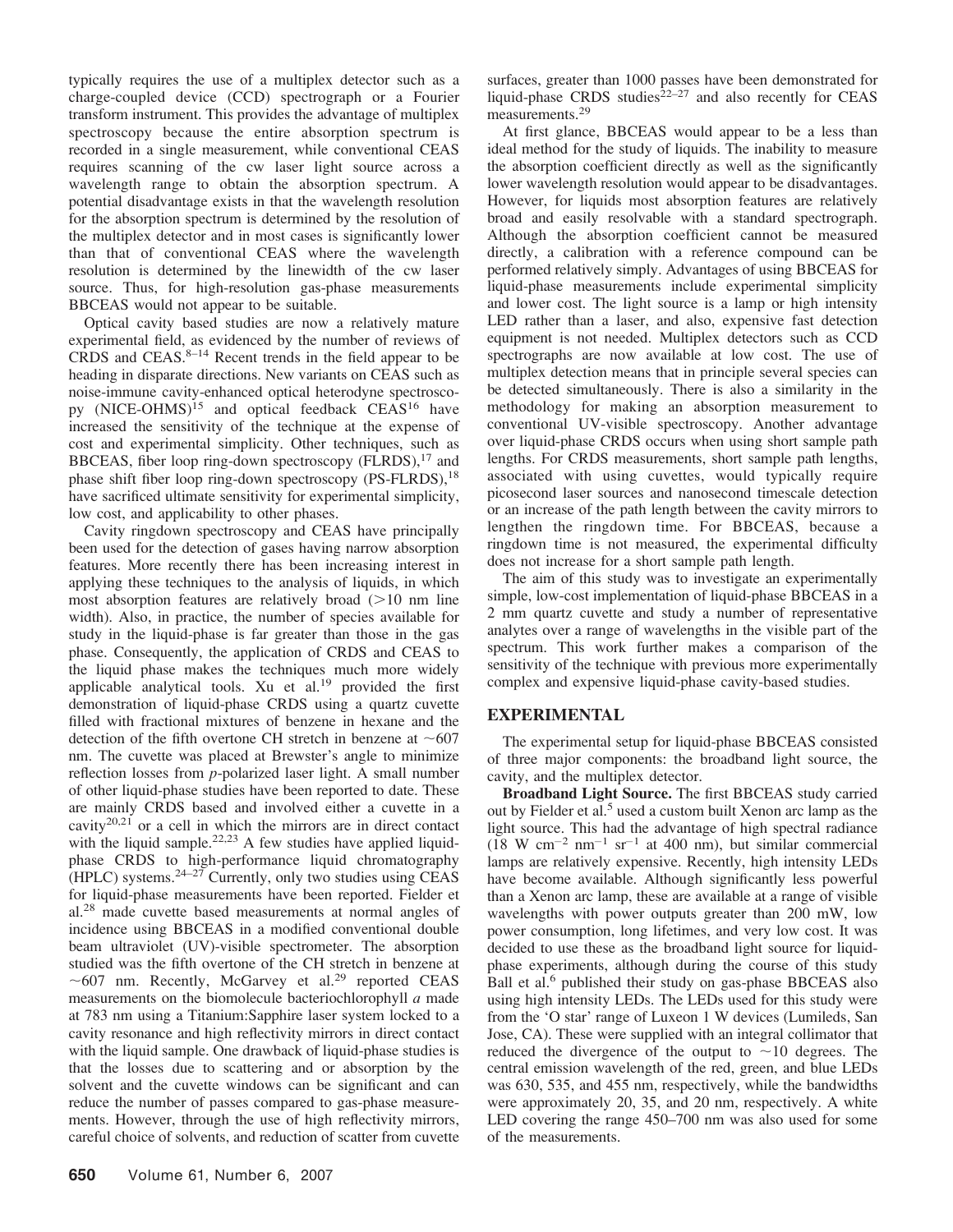

FIG. 1. A schematic of the experimental setup for the liquid-phase BBCEAS measurements.

Cavity. The cavity was formed by two high reflectivity concave mirrors separated by 5 cm. A quartz cuvette with a 2 mm path (Optiglass Ltd, UK) was mounted on a rotation stage (Thorlabs, UK) and placed in the cavity at 0 degrees angle of incidence. Although previous studies have placed optical components in the cavity at Brewster's angle in order to minimize loss due to reflection,<sup>19,21,24</sup> Fielder et al.<sup>28</sup> showed that a similar local minimum in the reflectivity also exists at 0 degrees angle of incidence. Even though there is a  $\sim$ 4% reflection loss per surface at 0 degrees, in a cavity this reflected light is in theory recycled into the cavity. This local minimum varies more sharply than the minimum at Brewster's angle but allows easier alignment of the optical component and also is present for unpolarized light, unlike the Brewster's angle minimum, which requires  $p$ -polarized light.

The choice of high reflectivity mirrors for BBCEAS experiments was not straightforward. Initially, the requirement was for high reflectivity mirrors ( $R > 0.999$ ) with a bandwidth of 300 nm covering the range 400–700 nm. Although such dielectric mirrors can be fabricated, the large bandwidth requires multistack designs that result in significant ripples in the reflectivity curve as a function of wavelength. At certain points the reflectivity can vary by more than a factor of 10. This introduces problems when the output from the cavity is detected with a CCD spectrograph because the variation of intensity as a function of wavelength can result in saturation at certain pixels and low counts at others. As a result of this information it was decided to instead obtain "standard" design high reflectivity mirrors, which have a bandwidth of  $\sim$ 100 nm and a relatively flat variation of reflectivity with wavelength. Three mirror sets nominally of blue, green, and red wavelengths were obtained (Laseroptik, Gemany), covering the range 400–700 nm with  $R > 0.999$ , a diameter of 25 mm, and a radius of curvature of  $-1500$  mm. Initial experiments, however, revealed that aside from the red LED and red mirror set, insufficient light intensity after the cavity could be detected with the CCD spectrograph once the cuvette was inserted into the cavity. Consequently, a set of lower reflectivity mirrors  $(R)$  $= 0.99$ ) was obtained (Layertec, Germany). These had an effective range from 420 to 670 nm, and although there are ripples in the reflectivity curve as a function of wavelength at this lower reflectivity, their effect on the variation of the intensity of the cavity light as a function of wavelength is significantly smaller and does not limit detection with a CCD spectrograph. In addition to the high reflectivity and low reflectivity mirror sets, an intermediate reflectivity mirror set could be created by combining the mirror sets  $(R = (R_1R_2)^{1/2}$  0.9945). These mirror reflectivities assume the minimum manufacturer's specification and were not verified by independent CRDS measurements.

Charge-Coupled Device Spectrograph. The light exiting the cavity was detected by a compact CCD spectrograph (Avantes AVS2000). This low-cost device consisted of a factory-sealed unit that contained an  $f/4$ , 42 mm focal length asymmetrically crossed Czerny–Turner design spectrograph bench. The detector was an uncooled 2048 element linear silicon CCD array (Sony ILX511). A 600 lines/mm grating with a blaze wavelength of 400 nm provided a spectral range of 200 to 850 nm and in combination with a 25 µm entrance slit resulted in a spectral resolution of 1.5 nm. Light was coupled into the spectrometer through an SMA905 fiber-optic connector. The device was powered through a USB port, which also allowed data transfer. The software package Avasoft (Avantes, The Netherlands) was used to control the spectrometer and record spectra. The lack of thermoelectric cooling of the CCD sensor resulted in relatively high levels of dark noise and restricted the use of long integration time. The maximum integration time that could be used with acceptable noise was three seconds. This is far lower than the integration times that can be used with scientific-grade thermoelectrically cooled CCD arrays, albeit these devices are significantly more expensive.

**Experimental Optimization and Choice of Analytes and** Solvents. A schematic of the experimental setup is shown in Fig. 1. The output from the LED was partially collimated by the integrated optic to a divergence angle of  $\sim$ 10 degrees; however, this was insufficient for alignment through the cavity. A series of lenses and irises were used to further collimate the beam. This resulted in only a small fraction of the initial output from the LED reaching the first mirror of the cavity. At best, about 1% of the LED output remained after collimation, and this remains a disadvantage of using astigmatic light sources such as LEDs, which are inherently difficult to collimate sufficiently. By contrast, laser light sources are generally well collimated and most of the output can be used. Although all the O star Luxeon LEDs were quoted to have the same divergence, within the experimental setup it was found that the red LED was better collimated than the blue, green, or white LEDs. This resulted in experiments with the red LED and two  $R = 0.999$ mirrors being possible, while this was not possible with the other LEDs for which insufficient light reached the detector with this mirror set.

The quartz cuvette was mounted on a rotation stage and placed equidistant between the two cavity mirrors. The typical alignment procedure for the cavity involved, first, alignment of the cavity without the cuvette by maximizing the output of the LED reaching the spectrograph at a given integration time by iterative adjustment of the front and back cavity mirrors. The cuvette was then placed in the cavity with a blank solvent solution. This resulted in a large decrease in the intensity reaching the spectrograph due to interface losses at the cuvette windows and the solvent. The integration time was increased appropriately to ensure that the signal from the LED was significantly above the dark noise level but not high enough to saturate the detector. Typical integration times for the three mirror sets with the red LED were  $\sim$  10 ms for the  $R = 0.99$  set,  $\sim$ 150 ms for the R = 0.9945 set, and  $\sim$ 2 s for the R = 0.999 set. As mentioned earlier, the use of the green and blue LEDs resulted in lower light intensities reaching the detector, and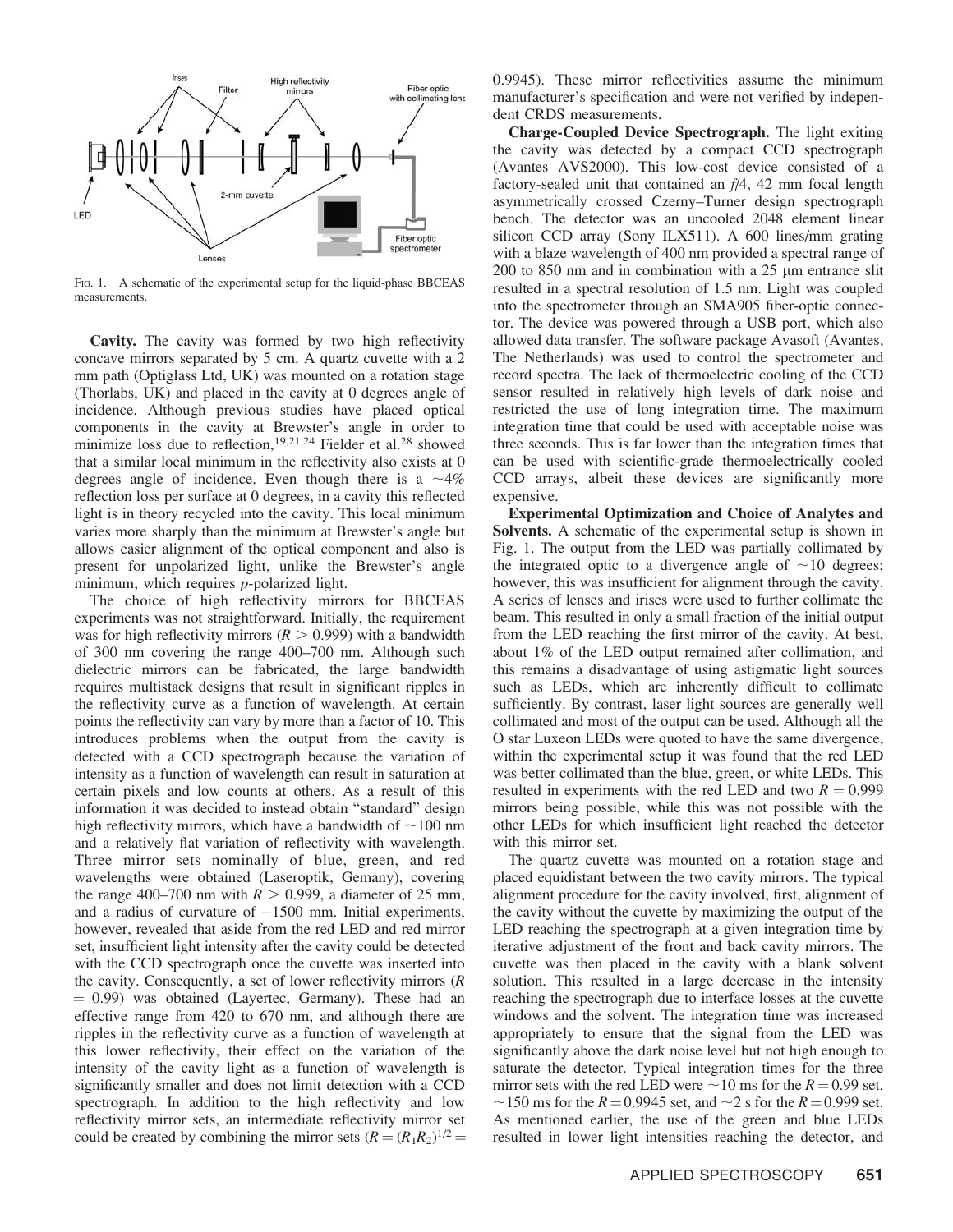thus longer integration times for the  $R = 0.99$  and 0.9945 mirror sets had to be used, while insufficient intensity was present for use with the  $R = 0.999$  mirror set. Likewise, the white LED produced even lower intensities and could only be used with the  $R = 0.99$  mirror set. The cuvette was then rotated to maximize the intensity reaching the detector and the rotation stage was locked. Coarse alignment of the cuvette in the vertical plane was checked by ensuring, using a spirit level, that the rotation stage was level with the optical table. There were no fine adjustments available for the vertical alignment. The front and back cavity mirrors were then further adjusted iteratively to maximize the output reaching the detector. The cuvette was subsequently filled and emptied with a syringe, ensuring minimum disturbance to the optimum alignment. The light exiting the cavity was focused by a 50 mm focal length lens onto the entrance of a  $600 \mu m$  diameter, 1 m length,  $0.22$ numerical aperture quartz fiber (Thorlabs, UK). This was connected to the entrance slit of the spectrograph by an SMA905 fiber connection.

The experimental setup in principle allowed the measurement of the absorption spectrum of liquid- or solution-phase analytes at selected wavelengths in the range 400-700 nm depending on the output of the LED light source used. Many species are known to absorb in this region, so the choice of potential analytes was large. In general, most liquid-phase absorption spectra are broad (linewidths  $> 50$  nm) and featureless. Exceptions to this include the solution-phase spectra of lanthanide ions, which have relatively sharp features  $(\sim 5$  nm linewidth) in their absorption spectrum. Holmium chloride, which produces  $Ho^{3+}$  ions in aqueous solution, was chosen as a species for study as some of the absorption features were coincident with the output of the red, green, and blue LEDs, and thus, this species could be studied at three separate wavelength regions. The use of a white LED with the  $R = 0.99$ mirrors allowed the simultaneous measurement of all three absorption features. The other species chosen for study were the water-soluble food dye brilliant blue-R (Sigma Aldrich, UK), which has a broad absorption peaking at  $\sim 630$  nm. The staining dye sudan black (Sigma Aldrich, UK), which had a broad absorption peaking at  $\sim$  570 nm and which was soluble in nonpolar solvents such as hexane, and the fluorescent dye coumarin 334 (Sigma Aldrich, UK), which was soluble in polar solvents such as ethanol and had a broad absorption peaking at  $\sim$ 450 nm, were also chosen for study. All the dyes had large molar extinction coefficients  $(10^4 - 10^5 \text{ M}^{-1} \text{ cm}^{-1})$ , while that of  $\text{Ho}^{3+}$  was much smaller (~4 M<sup>-1</sup> cm<sup>-1</sup>). Preliminary measurements showed that the absorbance in the cavity had a linear dependence on the concentration of the analyte up to absorbance values of  $\sim 0.25$  AU. Consequently, all measurements were made in the absorbance range of  $\sim 0.1 - 0.2$  AU. This corresponded to concentrations of  $\text{Ho}^{3+}$  of  $\sim$  3  $\times$  10<sup>-3</sup> M, brilliant blue-R of  $\sim$ 1 × 10<sup>-7</sup> M, sudan black of  $\sim$ 2.5 × 10<sup>-6</sup> M, and coumarin 334 of  $\sim$ 2.5  $\times$  10<sup>-7</sup> M.

The choice of solvents required some consideration as previous studies have noted problems with the use of hydrogen-bonded solvents such as water and methanol in the red part of the spectrum.<sup>22</sup> This is due to the presence of background solvent absorption due to the fourth overtone of the O-H stretch at  $\sim$  640 nm. Preliminary experiments were performed with brilliant blue-R dissolved in water and nonhydrogen-bonded polar solvents such as acetonitrile. For measurements in our 2 mm cell no difference could be

discerned in the maximum number of passes possible at around 640 nm. It should be noted that the previous study in which this issue was raised involved measurements in a 21 cm cell with higher reflectivity mirrors than those used in this study. Consequently, 18 M $\Omega$  cm ultrapure water (Millipore) was used as the solvent for the  $Ho^{3+}$  and brilliant blue-R measurements. For the other analytes, spectrophotometric-grade solvents were used. Hexane (Fisher Scientific, UK) was used as the solvent for sudan black, while ethanol (Fisher Scientific, UK) was used as the solvent for coumarin 334.

**Experimental Methodology.** As noted earlier, one of the main disadvantages of CEAS based techniques is that unlike CRDS experiments, the absorption coefficient  $(\alpha)$  cannot be directly calculated and instead must be obtained through a separate calibration. For the liquid-phase BBCEAS experiments reported in this study the calibration and the experimental methodology could be performed in a straightforward manner and were very similar to the experimental methodology for conventional UV-visible absorption spectroscopy. The calibration could be used to obtain in the first instance the cavity enhancement factor (CEF) or the number of passes made within the cavity. Once the effective path length had been calculated, the minimum detectable change in the absorption coefficient,  $\alpha_{\min}$ , could also be calculated. The first step in the calibration was to obtain a single-pass spectrum of the analyte to be studied. This could be performed in a standard 1 cm path length cuvette with a tungsten halogen light source and the same Avantes AVS2000 spectrometer. The concentration of the solution was typically a factor of ten higher than in the 2 mm cuvette in the cavity. An absorption spectrum was obtained by recording a background spectrum with just the solvent in the cuvette,  $I_0$ , followed by the sample spectrum, I, and then the calculation of the absorbance from  $ABS = log_{10}I_0/I$ . The Beer-Lambert law was then used to scale the peak of the absorption spectrum to the concentration used in the cavity and the 2 mm cuvette path length. This gave the single-pass absorbance under cavity conditions,  $ABS_{\rm sp}$ . The cavity-enhanced absorption spectrum was obtained by first recording a backgroundsolvent-only spectrum in the 2 mm cuvette. A sample spectrum was then recorded and the absorbance spectrum calculated. The value of the cavity-enhanced absorbance at the peak wavelength of the single-pass spectrum was measured. This gave the cavity absorbance,  $ABS_{\text{cav}}$ . The number of passes within the cavity or the CEF could be calculated as the ratio of  $ABS_{\text{cav}}$  to  $ABS_{\rm sn}:$ 

$$
CEF = \frac{ABS_{\text{cav}}}{ABS_{\text{sp}}} \tag{2}
$$

Given that the base path length was 2 mm, the effective path length of the measurement  $(l_{\text{eff}})$  could also be calculated  $(l_{\text{eff}} =$ CEF  $\times$  0.2 cm). Determination of the sensitivity of the measurement requires the calculation of  $\alpha_{\min}$ . For each measurement to obtain a CEF value, ten replicate measurements were also performed. The standard deviation in the absorbance value as a function of wavelength was calculated using a spreadsheet program (Microsoft Excel). The mean of the standard deviation values corresponded to the minimum detectable absorbance change  $\triangle ABS_{\text{min}}$ . The value of  $\alpha_{\text{min}}$ could be obtained by dividing  $\triangle ABS_{\text{min}}$  by  $l_{\text{eff}}$  in cm. A factor of 2.303 is required to convert the absorbance values in  $log_{10}$ units to log<sub>e</sub> units, which are the typical units of measurement for  $\alpha_{\min}$ . The calculated value of  $\alpha_{\min}$  is essentially the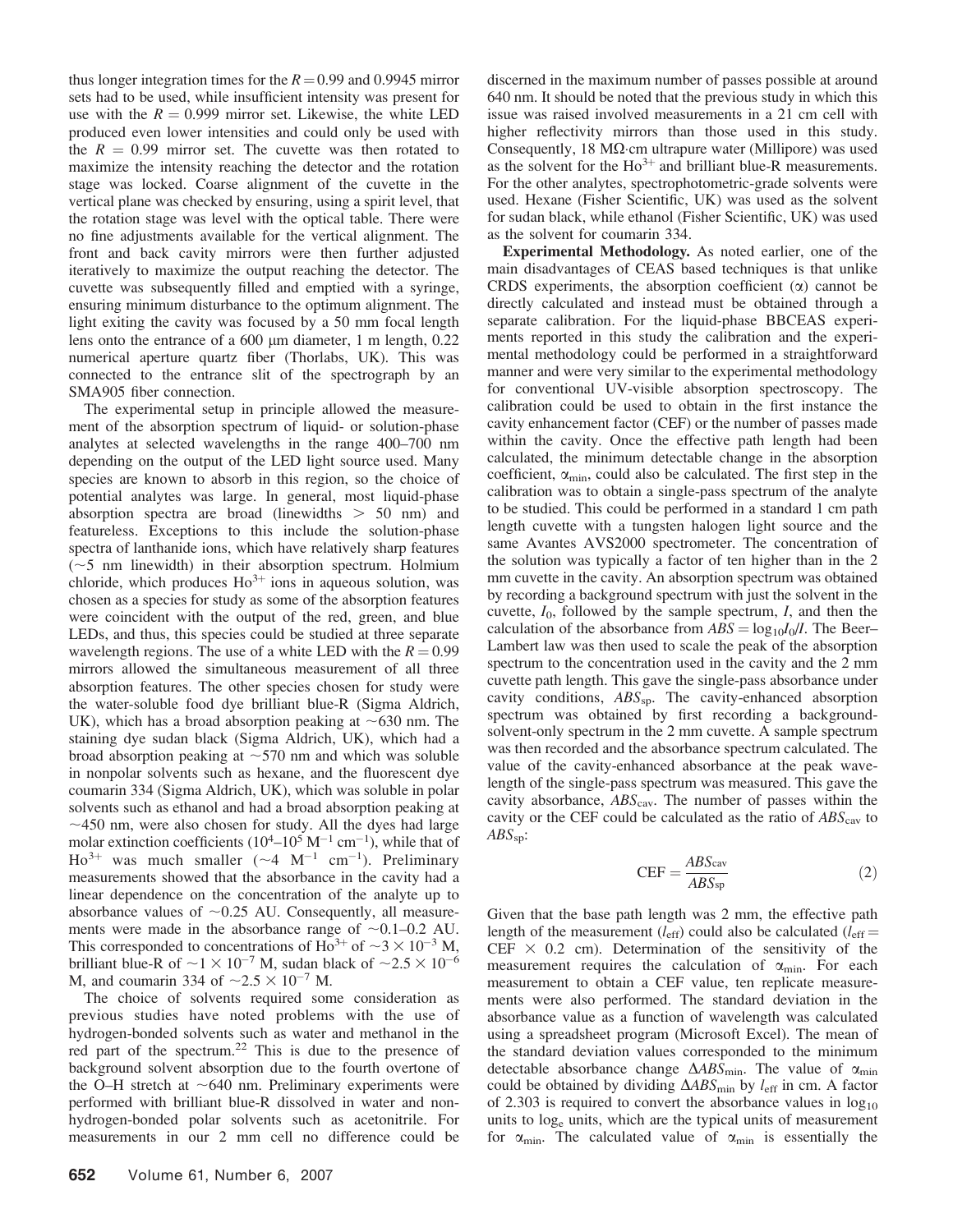TABLE I. A summary of the results obtained in terms of analyte, the LED used, the wavelength of measurement, the reflectivity of the mirrors, the CEF value, the minimum detectable change in absorption  $\alpha_{\min}$ , the molar extinction coefficient  $\varepsilon$  at the wavelength of measurement, and the LOD of the analyte.

| Analyte          | <b>LED</b> | Wavelength (nm) | Reflectivity | <b>CEF</b>    | $\alpha_{\rm min}$ (cm <sup>-1</sup> ) | $\epsilon$ (M <sup>-1</sup> cm <sup>-1</sup> ) | LOD(M)                |
|------------------|------------|-----------------|--------------|---------------|----------------------------------------|------------------------------------------------|-----------------------|
| $Ho^{3+}$        | Red        | 641             | 0.99         | $46 \pm 0.2$  | $6.7 \times 10^{-5}$                   | 3.35                                           | $2.6 \times 10^{-5}$  |
| $Ho^{3+}$        | Red        | 641             | 0.9945       | $64 \pm 1.1$  | $3.9 \times 10^{-4}$                   | 3.35                                           | $1.5 \times 10^{-4}$  |
| $Ho^{3+}$        | Red        | 641             | 0.999        | $104 \pm 2.1$ | $4.8 \times 10^{-4}$                   | 3.35                                           | $1.9 \times 10^{-4}$  |
| $Ho^{3+}$        | Green      | 537             | 0.99         | $40 \pm 0.2$  | $1.6 \times 10^{-4}$                   | 4.67                                           | $4.4 \times 10^{-5}$  |
| $Ho^{3+}$        | Green      | 537             | 0.9945       | $58 \pm 1.2$  | $6.4 \times 10^{-4}$                   | 4.67                                           | $1.8 \times 10^{-4}$  |
| $Ho^{3+}$        | Blue       | 452             | 0.99         | $44 \pm 0.5$  | $1.8 \times 10^{-4}$                   | 3.61                                           | $6.3 \times 10^{-5}$  |
| $Ho^{3+}$        | Blue       | 452             | 0.9945       | $65 \pm 2.2$  | $8.5 \times 10^{-4}$                   | 3.61                                           | $3.1 \times 10^{-4}$  |
| $Ho^{3+}$        | White      | 641             | 0.99         | $47 \pm 0.4$  | $2.1 \times 10^{-4}$                   | 3.35                                           | $8.1 \times 10^{-5}$  |
| $Ho^{3+}$        | White      | 537             | 0.99         | $40 \pm 0.3$  | $2.0 \times 10^{-4}$                   | 4.67                                           | $5.5 \times 10^{-5}$  |
| $Ho^{3+}$        | White      | 452             | 0.99         | $44 \pm 0.8$  | $4.1 \times 10^{-4}$                   | 3.61                                           | $1.5 \times 10^{-4}$  |
| Brilliant blue-R | Red        | 630             | 0.99         | $51 \pm 0.1$  | $5.1 \times 10^{-5}$                   | $1.06 \times 10^5$                             | $6.2 \times 10^{-10}$ |
| Brilliant blue-R | Red        | 630             | 0.9945       | $60 \pm 0.9$  | $3.0 \times 10^{-4}$                   | $1.06 \times 10^5$                             | $3.7 \times 10^{-9}$  |
| Brilliant blue-R | Red        | 630             | 0.999        | $104 \pm 3.1$ | $6.0 \times 10^{-4}$                   | $1.06 \times 10^5$                             | $7.4 \times 10^{-9}$  |
| Sudan black      | Red        | 620             | 0.99         | $59 \pm 0.4$  | $5.3 \times 10^{-5}$                   | $1.76 \times 10^3$                             | $3.9 \times 10^{-8}$  |
| Sudan black      | Red        | 620             | 0.9945       | $74 \pm 0.8$  | $1.8 \times 10^{-4}$                   | $1.76 \times 10^3$                             | $1.3 \times 10^{-7}$  |
| Sudan black      | Red        | 620             | 0.999        | $93 \pm 2.7$  | $3.9 \times 10^{-4}$                   | $1.76 \times 10^3$                             | $2.9 \times 10^{-7}$  |
| Sudan black      | White      | 564             | 0.99         | $52 \pm 0.3$  | $1.9 \times 10^{-4}$                   | $4.72 \times 10^3$                             | $5.1 \times 10^{-8}$  |
| Coumarin 334     | Blue       | 456             | 0.99         | $45 \pm 0.5$  | $2.0 \times 10^{-4}$                   | $5.07 \times 10^{4}$                           | $5.2 \times 10^{-9}$  |
| Coumarin 334     | Blue       | 456             | 0.9945       | $53 \pm 2.4$  | $1.2 \times 10^{-3}$                   | $5.07 \times 10^{4}$                           | $3.1 \times 10^{-8}$  |

minimum detectable change in the absorption coefficient:

$$
\Delta \alpha_{\min} = \frac{2.303 \Delta ABS_{\min}}{l_{\text{eff}}} \tag{3}
$$

The limit of detection (LOD) of an analyte is usually calculated from the 99%, three standard deviations ( $3\sigma$ ), confidence limit of the noise on the baseline of an absorption spectrum and thus could be calculated by dividing  $3\alpha_{\min}$  by 2.303 $\varepsilon$ , where  $\varepsilon$  is the value of the molar extinction coefficient for the analyte under study at the wavelength of measurement. The  $\varepsilon$  values were experimentally determined using conventional UV-visible spectroscopy in a 1 cm cuvette, from plots of absorbance versus concentration data for the analytes at the wavelength of measurement. The mean values obtained from ten replicate measurements are listed in Table I, along with the wavelength of measurement.



Liquid-phase BBCEAS measurements have been made in a 2 mm cuvette for four different analytes usually at the peak absorption wavelength, using appropriate LEDs and high reflectivity mirror sets. Table I summarizes the measurements made in terms of the analyte studied, the LED used, the wavelength of measurement, the reflectivity of the mirror set used, the CEF or number of passes obtained for each analyte (the  $1\sigma$  error limit on the measurement is also shown), the calculated  $\alpha_{\min}$  values for each measurement, the molar extinction coefficient  $\varepsilon$  of the analyte at the wavelength of measurement, and an estimation of the LOD for each analyte. Figure 2 shows representative absorption spectra of  $Ho^{3+}$ recorded with the  $R = 0.99$  and 0.9945 mirror sets for the green and blue LEDs and the  $R = 0.99, 0.9945$ , and 0.999 mirror sets for the red LED. Figure 3 shows representative absorption spectra of brilliant blue-R recorded with the red LED and the  $R$ 



FIG. 2. The BBCEAS spectra of  $3.1 \times 10^{-3}$  M Ho<sup>3+</sup> in water obtained using the red, green, and blue LEDs and the  $R = 0.99, 0.9945$ , and 0.999 mirror sets for the red LED and the  $R = 0.99$  and 0.9945 mirror sets for the green and blue LEDs.



FIG. 3. The BBCEAS spectra of  $7.9 \times 10^{-8}$  M brilliant blue-R in water obtained using the red LED and the  $R = 0.99, 0.9945$ , and 0.999 mirror sets. A scaled single-pass spectrum is also shown.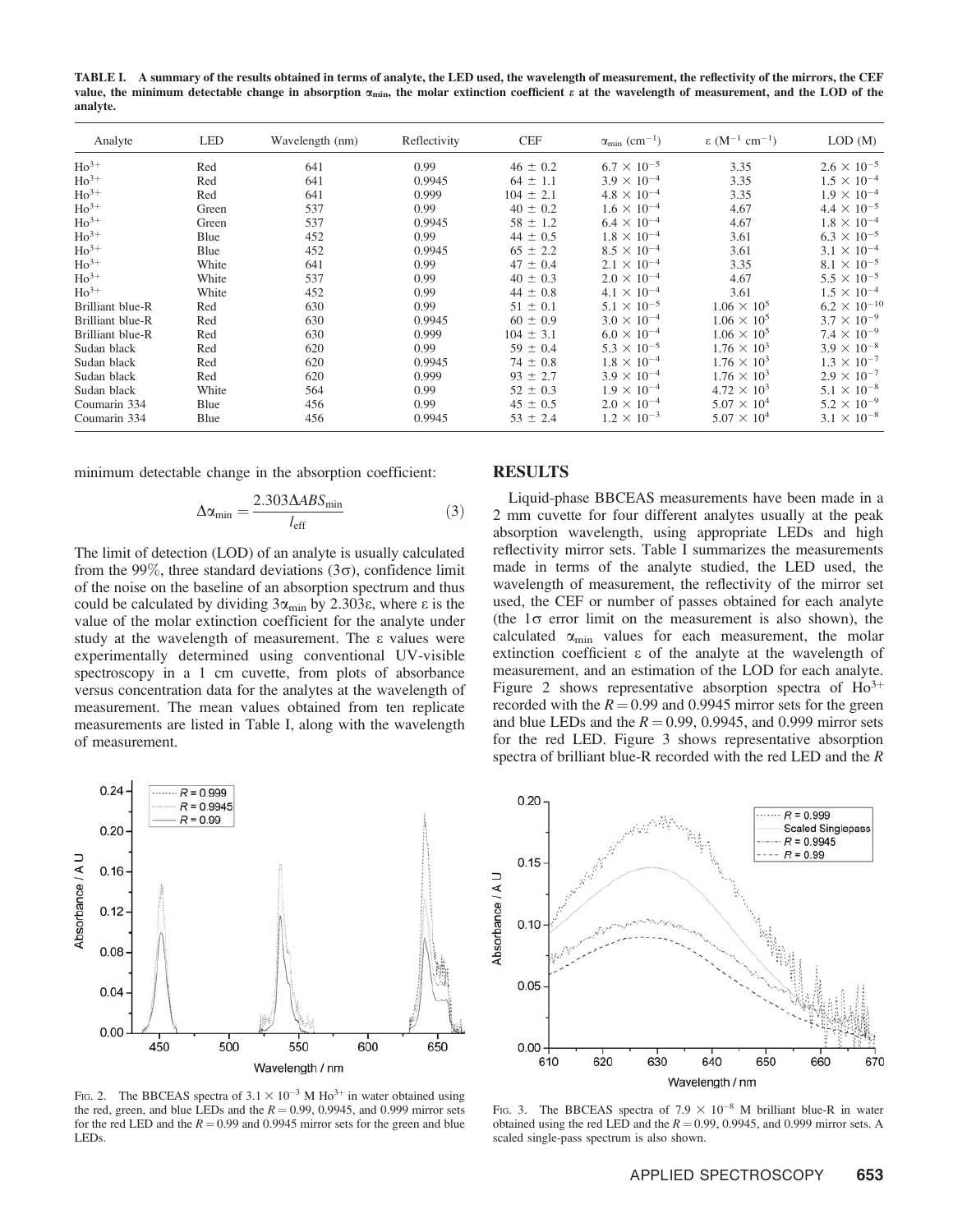

FIG. 4. The BBCEAS spectrum of  $4.0 \times 10^{-6}$  M sudan black in hexane and  $3.1 \times 10^{-3}$  M Ho<sup>3+</sup> in water, in the range 420–670 nm, obtained with the white LED and the  $R = 0.99$  mirror set. A scaled single-pass spectrum of sudan black is also shown.

 $= 0.99, 0.9945,$  and 0.999 mirror sets. Figure 4 shows representative absorption spectra recorded over a  $\sim$ 250 nm wavelength range in a single measurement for  $Ho^{3+}$  and sudan black using the white LED and the  $R = 0.99$  mirror set.

Measurement of the Dynamic Range of the Technique. To investigate the suitability of liquid-phase BBCEAS as an analytical tool, measurements were made on a selected analyte over a range of concentrations to determine the dynamic range of the technique and also provide an independent measurement of the LOD of the selected analyte. The analyte chosen was the dye brilliant blue-R, which was studied with the red LED and the  $R = 0.99$  mirror set, as previous measurements with this combination of LED and mirror set yielded the lowest  $\alpha_{\min}$ value and LOD. Figure 5 shows spectra of brilliant blue-R at a range of low concentrations from  $\sim$ 7 nM to  $\sim$ 50 nM. Figure 6 shows plots of absorbance versus concentration for brilliant blue-R. The brilliant blue-R measurements were made at 630



FIG. 5. BBCEAS spectra of brilliant blue-R, for a range of low concentrations from  $\sim$ 7 nM to  $\sim$ 50 nM, obtained using the red LED and the R = 0.99 mirror set.



FIG. 6. An absorbance versus concentration plot of brilliant blue-R, in the range ~7 nM to ~5 µM, obtained using the red LED and the  $R = 0.99$  mirror set. The inset shows the measurements in the linear range from  $\sim$  7 nM to  $\sim$  200 nM. The error bars represent the  $1\sigma$  error limit of three replicate measurements at each concentration. The equation on the diagram refers to an error-weighted linear fit to the measurements shown in the inset.

nm and a range of concentrations from  $\sim$ 7 nM to  $\sim$ 5 µM. Three replicate measurements were made at each concentration and the error bars for each concentration represent the standard deviation of the measurements. The plot can be broken into two parts. The inset in Fig. 6 shows measurements in the range  $\sim$ 7  $nM$  to  $\sim$ 200 nM, which show a linear dependence of the absorbance on the concentration. The measurements at higher concentrations, up to  $\sim$  5  $\mu$ M are nonlinear. An error-weighted regression through the linear part of the plot yields a straight line (equation of the line is given in Fig. 6) with  $R^2 = 0.999$  and a 1 $\sigma$  error limit for the intercept of  $3 \times 10^{-4}$ . The LOD can be calculated from the value of the  $3\sigma$  error limit on the intercept, which produces a concentration of 1.1 nM. This value is similar to the 620 pM LOD that was obtained from previous measurements with the red LED and the  $R = 0.99$  mirror set, using the standard deviation of the noise on the absorbance measurement to determine the LOD. The limit of quantitation  $(LOQ)$  can also be determined from the  $10\sigma$  error limit on the intercept and yields a concentration of 3.6 nM. At absorbance values above  $\sim 0.25$  the plot in Fig. 6 is no longer linear with respect to increasing concentration, but measurements of absorbance values of up to  $\sim$ 1.2 were made without significantly visible increases in the  $1\sigma$  error limit on three replicate measurements.

#### **DISCUSSION**

For each analyte, results have been obtained for values of the CEF, the  $\alpha_{\min}$ , and also the LOD. These values are discussed in turn. The CEF values show the expected general trend of increasing for each analyte as the reflectivity of the cavity mirrors increases. The values of the CEF are, however, lower than would be expected in comparison with gas-phase measurements, for which in the limit of very high mirror reflectivity ( $R \rightarrow 1$ ) and low absorption ( $\alpha \rightarrow 0$ ) it can be shown that<sup>14</sup>

$$
\frac{I_0}{I} = 1 + \frac{\alpha l}{1 - R} \tag{4}
$$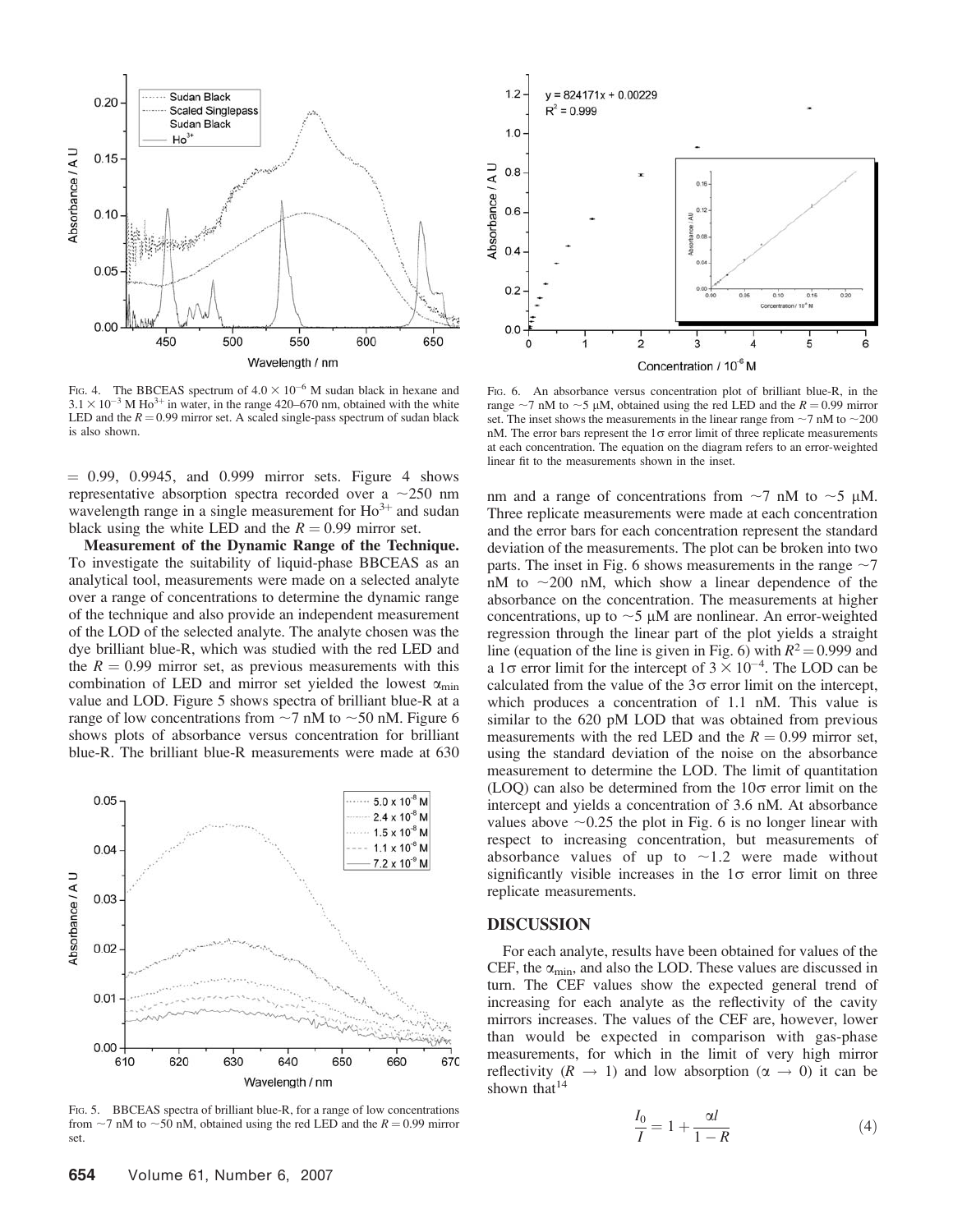TABLE II. A comparison between this study and previous liquid-phase cavity studies as a function of technique, the mirror reflectivity, base path length, the wavelength of measurement, the lowest value of  $\alpha_{\min}$ , the minimum LOD for an analyte, and the molar extinction coefficient  $\varepsilon$  for that analyte.

| Study                                | Technique     | Mirror reflectivity | Base path length (cm) | Wavelength (nm) | $\alpha_{\rm min}$ (cm <sup>-1</sup> ) | LOD(M)                | $\epsilon$ (M <sup>-1</sup> cm <sup>-1</sup> ) |
|--------------------------------------|---------------|---------------------|-----------------------|-----------------|----------------------------------------|-----------------------|------------------------------------------------|
| This work                            | <b>BBCEAS</b> | 0.99                | 0.2                   | 630             | $5.1 \times 10^{-5}$                   | $6.2 \times 10^{-10}$ | $1.06 \times 10^5$                             |
| Xu et al. $19$                       | <b>CRDS</b>   | 0.9997              |                       | 607             | $1 \times 10^{-5}$                     | $\cdots$              | $\cdots$                                       |
| Snyder et al. <sup>20</sup>          | <b>CRDS</b>   | 0.9993              | 0.03                  | 470             | $2.5 \times 10^{-4}$                   | $9.2 \times 10^{-8}$  | $9 \times 10^3$                                |
| Hallock et al. <sup>22</sup>         | <b>CRDS</b>   | 0.9998              | 21                    | 620-670         | $1 \times 10^{-6}$                     | $~1 \times 10^{-11}$  | $1 \times 10^5$                                |
| Hallock et al. <sup>23</sup>         | <b>CRDS</b>   | 0.9998              | 23                    | 655             | $3.3 \times 10^{-7}$                   | $\cdots$              | $\cdots$                                       |
| Bechtel et al. <sup>24</sup>         | <b>CRDS</b>   | $\cdots$            | 0.03                  | 488             | $2.6 \times 10^{-6}$                   | $1 \times 10^{-7}$    | $\cdots$                                       |
| Bahnev et al. <sup>25</sup>          | <b>CRDS</b>   | 0.9998              | 0.2                   | 532             | $1.6 \times 10^{-4}$                   | $3.7 \times 10^{-9}$  | $5.45 \times 10^{4}$                           |
| van der Sneppen et al. <sup>26</sup> | <b>CRDS</b>   | 0.99 996            | 0.2                   | 532             | $1.0 \times 10^{-5}$                   | $1.5 \times 10^{-8}$  | $1.4 \times 10^4$                              |
| van der Sneppen et al. <sup>27</sup> | <b>CRDS</b>   | 0.99993             | 0.2                   | 457             | $1.0 \times 10^{-5}$                   | $1.2 \times 10^{-8}$  | $3.6 \times 10^{4}$                            |
| van der Sneppen et al. <sup>27</sup> | <b>CRDS</b>   | 0.9995              | 0.2                   | 355             | $5.0 \times 10^{-5}$                   | $7.5 \times 10^{-8}$  | $1.02 \times 10^{4}$                           |
| Fiedler et al. $^{28}$               | <b>BBCEAS</b> | 0.99                |                       | 607             | $2 \times 10^{-5}$                     | $\cdots$              | $\cdots$                                       |
| Fiedler et al. <sup>28</sup>         | <b>BBCEAS</b> | 0.99                | 0.1                   | 607             | $3 \times 10^{-5}$                     | $\cdots$              | $\cdots$                                       |
| McGarvey et al. <sup>29</sup>        | <b>CEAS</b>   | 0.99998             | 0.175                 | 783             | $7 \times 10^{-6}$                     | $2 \times 10^{-10}$   | $6 \times 10^4$                                |
| Alexander <sup>30</sup>              | <b>CRDS</b>   | 0.9998              | $2.32 \times 10^{-3}$ | 628             | $5.4 \times 10^{-3}$                   | $7.1 \times 10^{-8}$  | $1 \times 10^5$                                |

A conventional single-pass experiment can be expressed as  $I_0/I$  $= 1 + \alpha l$ , that is, the increase in the number of passes and sensitivity for a cavity-based experiment is given by  $(1 - R)^{-1}$ . This assumes that absorption and scattering losses by the mirrors are low and that scattering losses by the gas-phase sample are insignificant and the absorption is small. For most gas-phase measurements all these conditions are satisfied. For the liquid-phase measurements in this study there are additional losses due to scattering and absorption by the solvent as well as the cuvette windows. These losses could be measured for the system in this study by recording the intensity of light exiting the cavity in the absence and presence of the cuvette and solvent and from the knowledge of the number of passes for a given mirror set. Measurements with the  $R = 0.99$  mirror set showed that the combined cuvette and solvent losses were  $\sim$  1  $\times$  10<sup>-2</sup> per pass, which is consistent with the lower than expected increase of the CEF values with increasing mirror reflectivity. This value is, however, rather high compared with the only other liquid-phase BBCEAS study, of Fielder et al.<sup>28</sup> They reported cuvette losses of  $\sim 10^{-3}$  per pass and solvent losses of  $\sim 10^{-3}$  cm<sup>-1</sup>. Single-pass measurements on the solvents in a 1 cm cuvette indicated losses of  $\sim 10^{-3}$  cm<sup>-1</sup> across the 450 to 650 nm range and so suggest that the solvents are unlikely to be responsible for the higher than expected loss. Possible explanations for the higher than expected loss include the lack of fine adjustment for the vertical alignment of the cuvette in the cavity, lack of coplanarity of the cuvette windows, and less than optimal polishing of cuvette windows, leading to increased scattering from the optical surfaces.

One advantage of BBCEAS experiments is that measurements can be made over a wide wavelength range usually limited by the bandwidth of the cavity mirrors used or the bandwidth of the light source. The measurements on  $Ho^{3+}$  and sudan black with the white LED and the  $R = 0.99$  mirrors spanned a wavelength range of  $\sim$ 250 nm and represent the largest wavelength range covered to date in a single BBCEAS experiment. As demonstrated by the  $Ho^{3+}$  measurements, coverage of a broad wavelength range allows in principle several transitions to be measured in a single experiment.

The separate measurement of the  $Ho^{3+}$  transitions with the white LED as well as the red, green, and blue LEDs and the  $R$  $= 0.99$  mirror set allows the reproducibility and robustness of the technique to be assessed. The independent CEF values for the red, green, and blue transitions obtained using the two separate light sources are almost identical within the error

limits of the measurement, thus indicating that the CEF values are highly reproducible. The variation in the CEF values between the red, green, and blue transitions is most likely due to variations in the reflectivity profile of the  $R = 0.99$  mirror set as a function of wavelength. For the other analytes, the CEF values show the general trend of increasing with mirror reflectivity. For a given mirror reflectivity the differences in values between the analytes are again most likely due to variations in the reflectivity profile of the mirror sets. The ripples in the reflectivity versus wavelength profile were most significant for the  $R = 0.99$  mirror set due to the nature of their design. The ripples occur over  $\sim 50$  nm and for narrow linewidth spectra such as  $Ho^{3+}$  result in no visible distortion of the shape of the spectral features. Even for moderately broad absorptions such as that of brilliant blue-R in Fig. 3 the spectral distortion, at least visually, is marginal. For broad absorptions such as that of sudan black in Fig. 4, the spectral distortion is more significant. The single-pass spectrum of sudan black is by comparison broad and featureless. The spectral distortion could be corrected by knowledge of the form of the reflectivity profile either from the manufacturer's data sheet or from independent CRDS measurements. A simpler procedure could be to obtain the form of the reflectivity profile by taking the ratio of the BBCEAS spectrum of a broad absorber to the single-pass spectrum and using that data to correct all other spectra.

The sensitivity of most cavity-based experiments is determined from the minimum detectable change in the absorption coefficient,  $\alpha_{\min}$ . This typically refers to the standard deviation of the noise on the baseline of the measurement. From Table I it can be seen that the values obtained in this study range from  $5.1 \times 10^{-5}$  cm<sup>-1</sup> to  $1.2 \times$  $10^{-3}$  cm<sup>-1</sup>. Standard gas-phase cavity measurements typically report  $\alpha_{\min}$  values of  $\leq 10^{-7}$  cm<sup>-1</sup>.<sup>14</sup> In comparison, the values from this study are significantly higher; however, this is not surprising because the  $\alpha_{\min}$  values are inversely proportional to the total path length and so are affected by both the short base path length of 2 mm and also the relatively low number of passes. In gas-phase studies a base path length of  $\sim$ 1 m and more than a 1000 passes through the sample are common. It is consequently more appropriate to make comparisons with other liquid-phase cavity-based studies.

**Comparison with Previous Liquid-Phase Cavity Studies.** Table II summarizes some of the figures of merit obtained from this study such as the lowest value of  $\alpha_{\min}$  obtained, the lowest LOD obtained, and the molar absorption coefficient for the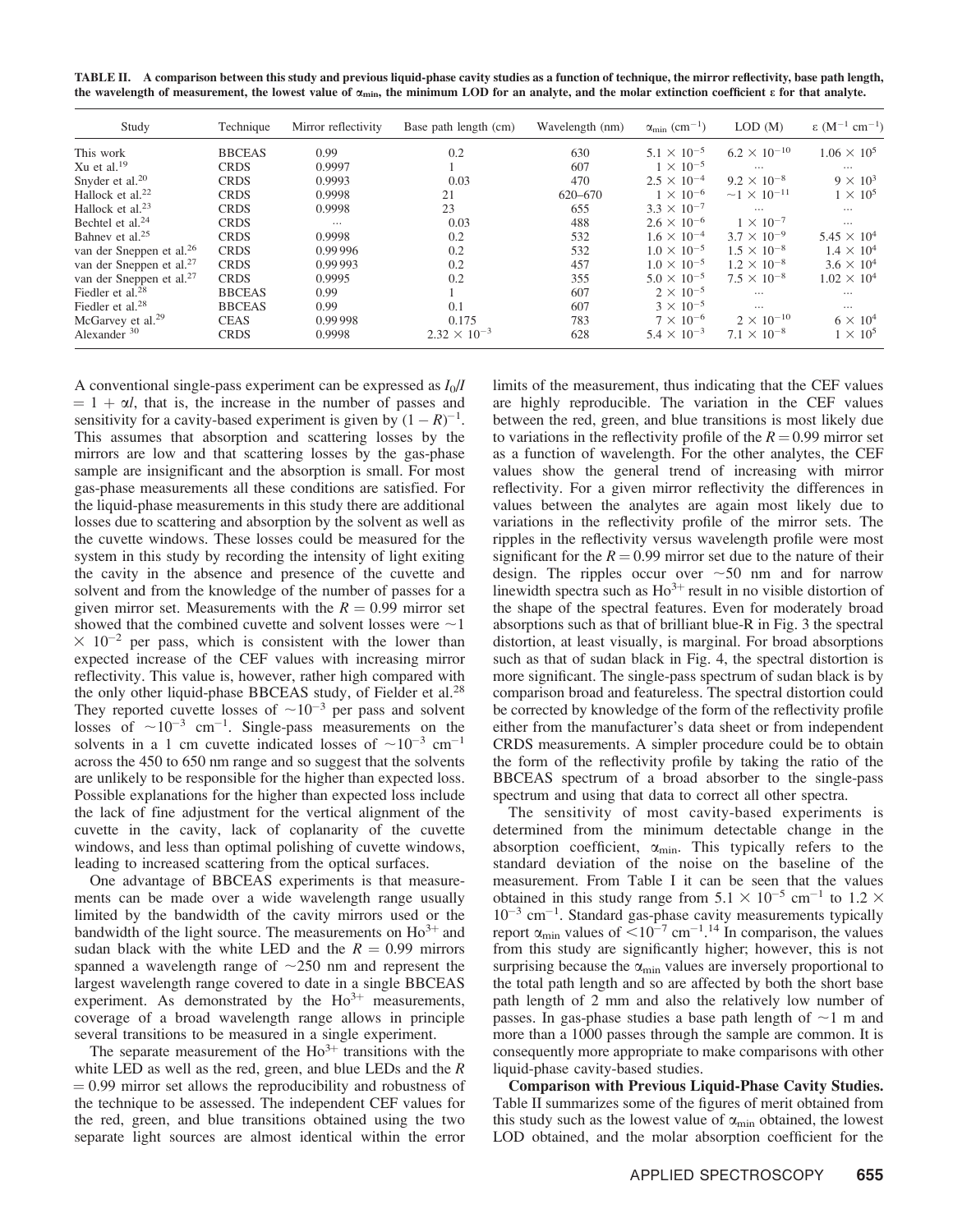analyte in question. These are compared with corresponding data, where available, from the small number of previous liquid-phase cavity studies. Table II also lists the base path length of the measurement, the wavelength of measurement, and the reflectivity of the cavity mirrors used in the studies. A discussion of the  $\alpha_{\min}$  values and the LOD values is undertaken in the paragraphs below.

The CRDS studies related to HPLC detection have typically quoted the baseline noise in absorbance units (AU), but these can be converted to  $\alpha_{\min}$  values by multiplying by 2.303 to convert from  $log_{10}$  units to  $log_e$  units and then dividing by the path length of the cell in cm. Care must be taken that the comparison is made with the root mean squared (rms)  $1\sigma$  noise value rather than the peak-to-peak  $3\sigma$  noise value, which is often stated. For example, van der Sneppen et al.<sup>26</sup> reported the baseline noise in their study to be  $2.7 \times 10^{-6}$  AU, peak to peak, in a 2 mm path length cell. This corresponds to an rms value of  $\sim$ 9 × 10<sup>-7</sup> AU, which produces an  $\alpha_{\text{min}}$  value of 1.0 × 10<sup>-5</sup>  $cm^{-1}$ .

Comparing with the results from this study, it can be seen that the mirror reflectivities used in the previous liquid-phase studies are generally much higher. The lowest  $\alpha_{\min}$  value obtained in this study,  $5.1 \times 10^{-5}$  cm<sup>-1</sup>, was obtained using R  $= 0.99$  mirrors. The base path length of 2 mm is in the middle of the range of those used in the previous studies. The values of  $\alpha_{\min}$  obtained consequently compare surprisingly favorably with the previous studies given the simplicity of the experimental setup and the data analysis. The study carried out by Fiedler et al.<sup>28</sup> is the most similar to the current one. Their measurements using a modified double-beam UV-visible spectrometer and a 1 cm cell, with  $R = 0.99$  mirrors, yielded similar values of  $\alpha_{\min}$  of  $\sim 2 \times 10^{-5}$  cm<sup>-1</sup>, albeit with a five times longer base path length and a double beam setup. Separate measurements in a 1 mm cell using a high intensity Xe arc lamp as the light source and a CCD spectrograph detector produced an  $\alpha_{\min}$  of  $\sim 3 \times 10^{-5}$  cm<sup>-1</sup>, which is similar to our values but using a significantly more expensive light source.

The values of  $\alpha_{\min}$  in Table I are generally seen to increase as the reflectivity of the mirrors increases. This counterintuitive trend is attributable to the decrease in the intensity of light reaching the detector as the reflectivity of the mirrors increases. This required the integration time on the CCD array to be increased to enhance the signal, but due to the lack of thermoelectric cooling of the CCD array, integration times longer than  $\sim$ 100 ms resulted in nonlinear increases in the dark noise. This manifested itself in increased noise on the absorbance measurement and consequently higher values of  $\alpha_{\min}$ . Aside from the  $R = 0.99$  mirror sets, all the other mirror sets required the use of integration times in excess of 100 ms. Thus, even though the effective path length increased with the use of higher reflectivity mirror sets, the increase in noise due to increased dark noise from longer integration times usually resulted in poorer values of  $\alpha_{\min}$ .

Table I also lists the LOD values for the analytes studied based on the calculated value of  $\alpha_{\min}$  and  $\varepsilon$  of the analyte. For the strong absorber brilliant blue-R ( $\varepsilon \sim 1 \times 10^5$  M<sup>-1</sup> cm<sup>-1</sup> at 630 nm), it has been shown that the minimum LOD is approximately 620 pM. The value of the LOD of an analyte will depend on both  $\varepsilon$  and the path length of the measurement. In general, longer path lengths and larger values of ε will produce lower LODs. The most appropriate comparison is with the CEAS study carried out by McGarvey et al.,<sup>29</sup> which reported an LOD for bacteriochlorophyll a ( $\varepsilon \sim 6 \times 10^4$  M<sup>-1</sup>  $\text{cm}^{-1}$  at 783 nm) of approximately 200 pM using much higher reflectivity  $R = 0.99998$  mirrors and a significantly more complex and expensive experimental setup. Comparisons of the LOD values obtained in this study can also be made with the previous studies related to CRDS measurements on HPLC systems, as these typically report LOD measurements on strong absorbers such as dye molecules. It should be noted that in general the HPLC studies report LODs based on the injected concentration before LC separation. Chromatographic broadening results in the concentration in the detection cell being significantly lower.

Taking into account differences in the base path length, as well as the molar extinction coefficients of the analytes studied, the LOD values from this study compare very favorably with the previous studies, especially given the simplicity of the experimental setup and the data analysis. Indeed, BBCEAS would appear to offer some advantages over CRDS as a method of detection for HPLC systems. Short base path lengths do not increase the experimental difficulty, whereas previous CRDS studies have either required picosecond lasers and nanosecond timescale detection for HPLC cells where the mirrors are in contact with the liquid<sup>25-27</sup> or a large separation between the cavity mirrors to produce measurable ring-down times for slower detection schemes.<sup>20,21,24</sup> The dynamic range of CRDS measurements is restricted at higher concentrations by the ring-down time approaching the measurement limit of the detection system. For BBCEAS measurements, a linear dynamic range of measurement of about two orders of magnitude, from the LOD of  $\sim$ 1  $\times$  10<sup>-3</sup> AU to 0.2 AU, has been shown. For larger absorbance values, up to the maximum measured value of 1.2, where the response becomes nonlinear, the concentration can in principle still be quantified using a calibration curve. The nonlinear behavior at higher concentrations is attributed to the increasing absorbance due to the analyte, resulting in a reduction in the number of passes in the cavity and consequently a reduction in the effective path length. The multiplex nature of detection used in BBCEAS also offers the advantage of detecting simultaneously over a range of wavelengths and thus does not require the analytes to all absorb at a single wavelength. It is in fact analogous to modern HPLC systems, which typically use multichannel diode array detectors for UV-visible detection rather than a single wavelength detector.

The sensitivity of the experimental setup could be improved in a number of ways. The simplest improvement would be to increase the path length of the cuvette. Most conventional implementations of liquid-phase UV-visible spectroscopy tend to use 1 cm cuvettes, and this would in principle decrease the  $\alpha_{\min}$  values by a factor of five without increasing the experimental difficulty or the applicability of the technique. It has been shown that the use of  $R = 0.999$  mirrors increases the effective path length by a factor of approximately 2.5 compared to  $R = 0.99$  mirrors, but there is not a corresponding improvement in the sensitivity due to increased noise from the uncooled CCD detector at longer integration times. This could be addressed by using either a cooled detector, which would allow the use of longer integration times without the associated increase in dark noise, or a higher intensity light source, which would allow shorter integration times to be used.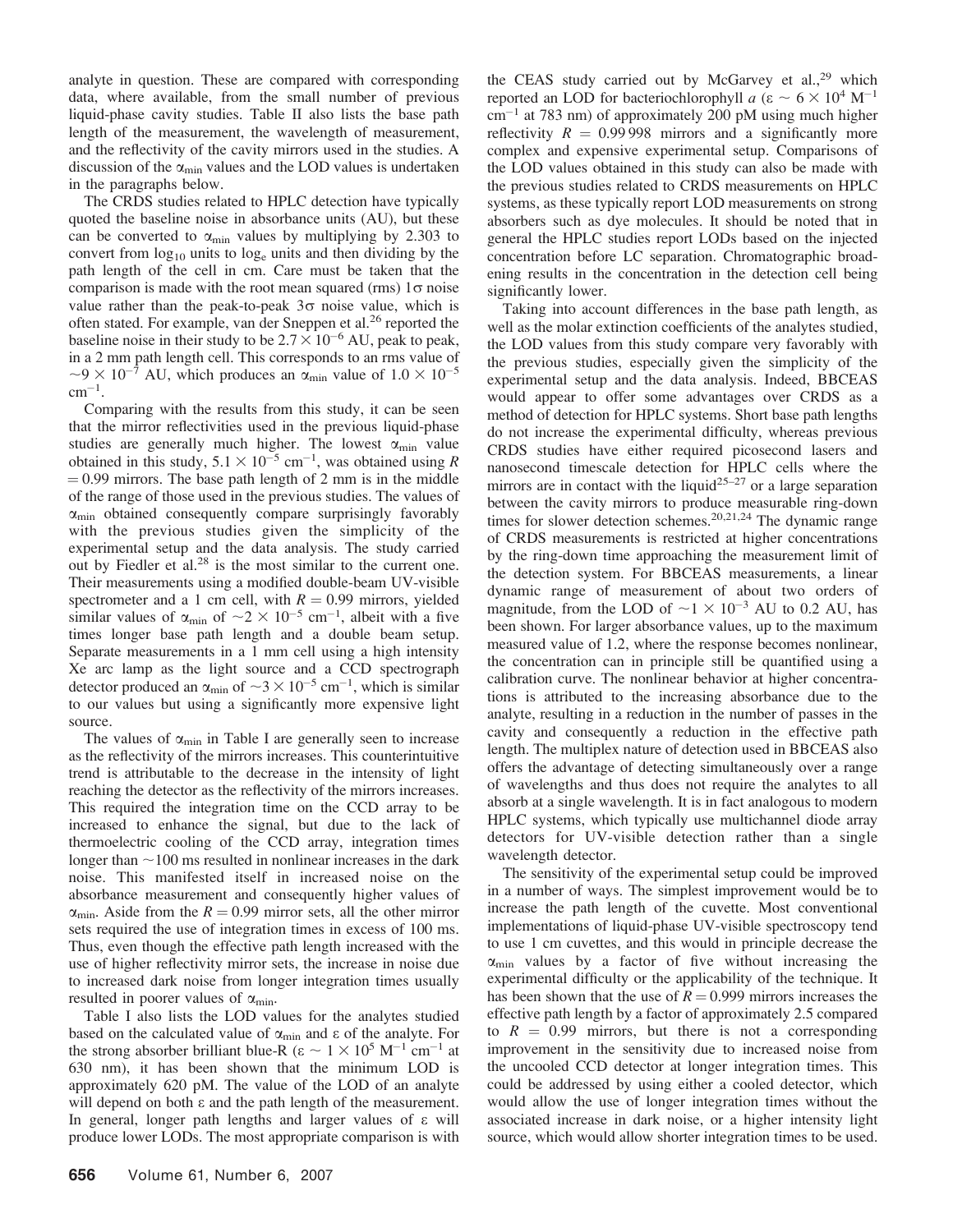Given that at best only about  $1\%$  of the output of the LED could be effectively used, a more efficient method of coupling the LED output into the cavity would also allow the use of shorter integration times for the higher reflectivity mirrors. These changes would in principle improve the sensitivity of the technique such that an  $\alpha_{\min}$  of  $\sim 2 \times 10^{-6}$  cm<sup>-1</sup> could be achieved, allowing the detection of strong absorbers ( $\varepsilon \sim 1 \times$  $10^5$  M<sup>-1</sup> cm<sup>-1</sup>) down to the 50 pM level. Further improvements could be made by reducing the reflection and scattering losses in the cavity, which would lead to greater effective path lengths with the higher reflectivity mirrors. This could be achieved by better fine control of the vertical alignment of the cuvette in the cavity, polishing the cuvette windows, and also ensuring that the cuvette windows are as parallel as possible during manufacture. Alternatively, the use of a cavity without a cuvette, where the mirrors are in direct contact with the analyte, would also reduce scattering and absorption losses.

The BBCEAS technique has the potential to become a widely applicable analytical technique for the study of liquidphase species and complement existing applications of UVvisible spectroscopy for which more sensitive detection is needed. Indeed, Fielder et al.<sup>28</sup> have already demonstrated that it is possible to convert a conventional scanning monochromator UV-visible spectrometer to operate as a BBCEAS spectrometer in the 450 to 650 nm range. The general requirements for a BBCEAS spectrometer to function across the UV-visible wavelength range are suitable light sources, mirrors, and detectors. CCD spectrographs that operate over the entire spectral range of traditional UV-visible spectroscopy (200-700 nm) are commonplace. Likewise, broadband lamps such as Xe arc lamps also output over most of the UV-visible wavelength range. Cheaper high intensity light sources such as tungsten-halogen lamps output only over the visible part of the spectrum, while LEDs are commonly available over visible wavelengths and are starting to become available at selected wavelengths in the UV down to wavelengths as short as 240 nm. Ideally, BBCEAS in the UV-visible region would be performed with one large bandwidth mirror set covering the range 200–700 nm with  $R > 0.99$  and a relatively flat reflectivity versus wavelength profile. This, however, is not possible at the moment. Currently, suitable mirrors with a 300 nm bandwidth covering the entire visible range (400–700 nm) with  $R > 0.995$  are available as custom designs, but producing suitable broad bandwidth mirrors in the UV range remains a far more difficult challenge. Nevertheless the components already exist to produce a simple low-cost BBCEAS spectrometer that would operate across most of the UV-visible spectrum as either a stand-alone instrument or as an add-on to a conventional UVvisible spectrometer.

## **CONCLUSION**

A simple low-cost BBCEAS experimental setup has been demonstrated for the measurement of four representative liquid-phase analytes in a 2 mm quartz cuvette at a range of wavelengths in the visible part of the electromagnetic spectrum and using mirror sets with three different reflectivities. The methodology for the measurement of the absorption spectrum requires a simple calibration and is conceptually similar to standard UV-visible absorption spectroscopy. The results yielded the number of passes through the sample or the CEF, as well as the sensitivity of the measurement through the

minimum detectable change in absorbance,  $\alpha_{\min}$ . The limit of detection for each analyte was also calculated. The use of a white LED and  $R = 0.99$  mirrors allowed measurements in the range  $\sim$ 420–670 nm to be made in a single experiment. The CEF values were found to generally increase with higher mirror reflectivities, although the increase was significantly less than expected in comparison with gas-phase measurements. This was attributed to relatively large scattering and absorption losses from the cuvette windows. The  $\alpha_{\min}$  values tended to increase with increasing mirror reflectivities due to lower levels of light reaching the detector and, consequently, increasing amounts of dark noise from the detector at the longer integration times needed to make the measurements. Consequently, for the current experimental setup the most sensitive measurements were made with the lowest reflectivity  $R = 0.99$ mirror set. In comparison with previous cavity based studies on liquids, the lowest  $\alpha_{\min}$  values from this study were found to offer similar levels of sensitivities to the best previous measurements, using in general much lower reflectivity mirrors and a simpler experimental setup and data analysis. Likewise, the limits of detection for strong absorbers were comparable to the best results obtained from previous CRDS studies on HPLC systems and suggest that BBCEAS might provide a sensitive but simple method of detection for HPLC systems. Finally, some suggestions to improve the sensitivity of the experimental setup were made and some technical challenges that need to be overcome to make BBCEAS a widely applicable analytical technique were identified.

#### **ACKNOWLEDGMENTS**

The authors would like to thank the University of Teesside, University Research Fund, for financial support. The authors are grateful to Professor Gus Hancock, Dr. Grant Ritchie, Dr. Rob Peverall, and Dr. Wolfgang Denzer (The PTCL, University of Oxford) for advice and loan of cavity mirrors and optical components. M.I. would like to acknowledge financial support from the EPSRC Portfolio grant LASER through which he was able to visit Professor Hancock's group in Oxford.

- 1. A. O'Keefe and D. A. G. Deacon, Rev. Sci. Instrum. 59, 2544 (1988).
- 2. R. Engeln, G. Berden, R. Peeters, and G. Meijer, Rev. Sci. Instrum. 69, 3763 (1998).
- 3. A. O'Keefe, Chem. Phys. Lett. 293, 331 (1998).
- 4. R. Peeters, G. Berden, A. Olafsson, L. J. J. Laafhoven, and G. Meijer, Chem. Phys. Lett. 337, 231 (2001).
- 5. S. E. Fiedler, A. Hese, and A. A. Ruth, Chem. Phys. Lett. 371, 284 (2003).
- 6. S. M. Ball, J. M. Langridge, and R. L. Jones, Chem. Phys. Lett. 398, 68  $(2004).$
- 7. J. M. Langridge, S. M. Ball, and R. L. Jones, Analyst (Cambridge, U.K.) 131, 916 (2006).
- 8. M. D. Wheeler, S. M. Newman, A. J. Orr-Ewing, and M. N. R. Ashfold, J. Chem. Soc. Faraday Trans. 94, 337 (1998).
- 9. K. W. Busch and M. A. Busch, Eds., Cavity-Ringdown Spectroscopy (American Chemical Society, Washington, D.C., 1999).
- 10. G. Berden, R. Peeters, and G. Meijer, Int. Rev. Phys. Chem. 19, 565  $(2000)$ .
- 11. D. B. Atkinson, Analyst (Cambridge, U.K.) 128, 117 (2003).
- 12. S. S. Brown, Chem. Rev. 103, 5219 (2003).
- 13. S. M. Ball and R. L. Jones, Chem. Rev. 103, 5239 (2003).
- 14. M. Mazurenka, A. J. Orr-Ewing, R. Peverall, and G. A. D. Ritchie, Annu. Rep. Prog. Chem., Sect. C 101, 100 (2005).
- 15. N. J. Van Leeuwen, H. G. Kjaergaard, D. L. Howard, and A. C. Wilson, J. Mol. Spectrosc. 228, 83 (2004).
- 16. D. Romanini, M. Chenevier, S. Kassi, M. Schmidt, C. Valant, M. Ramonet, J. Lopez, and H.-J. Jost, Appl. Phys. B 83, 659 (2006).
- 17. R. S. Brown, I. Kozin, Z. Tong, R. D. Oleschuk, and H.-P. Loock, J. Chem. Phys. 117, 10444 (2002).
- 18. H.-P. Loock, Trends Anal. Chem. 25, 655 (2006).
- 19. S. Xu, G. Sha, and J. Xie, Rev. Sci. Instrum. 73, 255 (2002).
- 20. K. L. Snyder and R. N. Zare, Anal. Chem. 75, 3086 (2003).